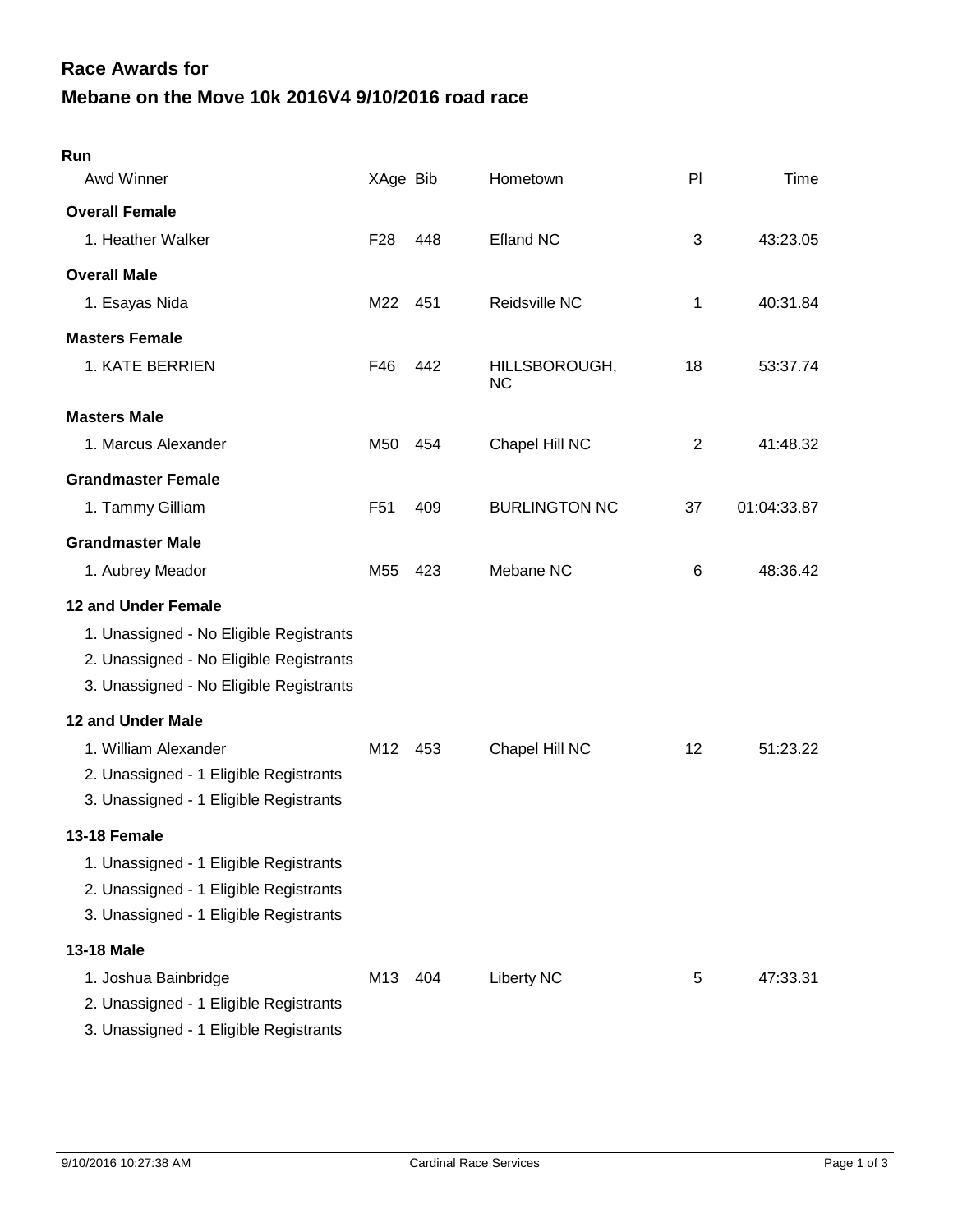## **19-29 Female**

| 1. Amanda Windes                       | F <sub>26</sub> | 441 | Mebane NC            | 11             | 51:10.54    |
|----------------------------------------|-----------------|-----|----------------------|----------------|-------------|
| 2. Melissa Valenti                     | F <sub>27</sub> | 437 | Raleigh NC           | 16             | 52:51.06    |
| 3. Alarie Watson                       | F <sub>26</sub> | 449 | Mebane NC            | 19             | 54:54.30    |
| 19-29 Male                             |                 |     |                      |                |             |
| 1. Unassigned - 1 Eligible Registrants |                 |     |                      |                |             |
| 2. Unassigned - 1 Eligible Registrants |                 |     |                      |                |             |
| 3. Unassigned - 1 Eligible Registrants |                 |     |                      |                |             |
| <b>30-39 Female</b>                    |                 |     |                      |                |             |
| 1. Merissa Lawson                      | F38             | 416 | Durham NC            | 23             | 58:06.44    |
| 2. Taylor Libby                        | F34             | 419 | Carrboro NC          | 25             | 58:24.24    |
| 3. Heather Moore                       | F39             | 450 | Mebane NC            | 26             | 58:33.05    |
| 30-39 Male                             |                 |     |                      |                |             |
| 1. Jeff Hawley                         | M38             | 411 | <b>DURHAM NC</b>     | 4              | 45:19.35    |
| 2. John Oldham                         | M35             | 426 | <b>Liberty NC</b>    | $\overline{7}$ | 49:32.29    |
| 3. Jim Jingozian                       | M30             | 413 | Hillsborough NC      | 14             | 52:25.74    |
| 40-49 Female                           |                 |     |                      |                |             |
| 1. Jennifer Story                      | F40             | 436 | Mebane NC            | 28             | 58:47.55    |
| 2. Tina Porter                         | F42             | 429 | <b>DURHAM NC</b>     | 33             | 59:44.05    |
| 3. Deanna Beckham                      | F42             | 443 | Mebane NC            | 39             | 01:05:40.30 |
| 40-49 Male                             |                 |     |                      |                |             |
| 1. Jonathon Weisenfeld                 | M41             | 438 | Hillsborough NC      | 9              | 50:38.28    |
| 2. David Bainbridge                    | M44             | 403 | <b>Liberty NC</b>    | 10             | 50:47.69    |
| 3. FELIX SILVAGNOLI                    | M43             | 434 | <b>BURLINGTON NC</b> | 15             | 52:31.55    |
| 50-59 Female                           |                 |     |                      |                |             |
| 1. Tessa Kankelfritz                   | F <sub>52</sub> | 415 | Hillsborough NC      | 43             | 01:08:26.06 |
| 2. Jennifer McGowan                    | F <sub>51</sub> | 421 | Hillsborough NC      | 49             | 01:29:32.30 |
| 3. Unassigned - 5 Eligible Registrants |                 |     |                      |                |             |
| 50-59 Male                             |                 |     |                      |                |             |
| 1. John Montelli                       | M57             | 424 | Mebane NC            | 8              | 50:03.18    |
| 2. Michael Wilkinson                   | M55             | 439 | Mebane NC            | 17             | 52:52.80    |
| 3. Unassigned - 4 Eligible Registrants |                 |     |                      |                |             |
| 60 and Above Female                    |                 |     |                      |                |             |
| 1. Anne Anderson                       | F61             | 402 | Elon NC              | 38             | 01:04:34.05 |
| 2. Joan Boone                          | F63             | 406 | <b>Efland NC</b>     | 44             | 01:11:15.30 |
| 3. Deanna Springall                    | F62             | 455 | Cary NC              | 47             | 01:21:16.88 |